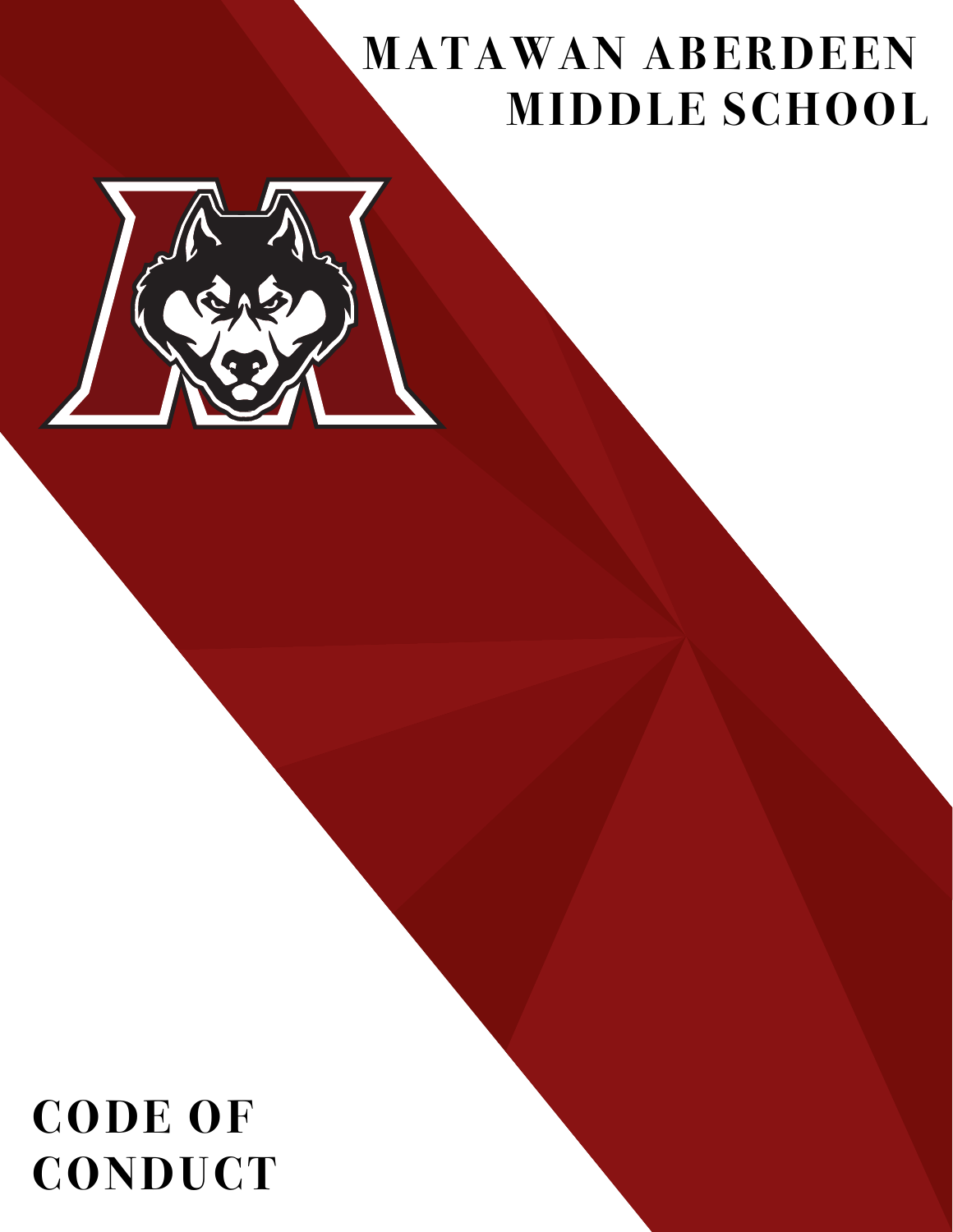| <b>Violation</b>                                                                                                                                                                                                 | <b>1st Offense</b>                                                                                                              | 2nd Offense                                                                                                            | <b>3rd Offense</b>                                                                               |
|------------------------------------------------------------------------------------------------------------------------------------------------------------------------------------------------------------------|---------------------------------------------------------------------------------------------------------------------------------|------------------------------------------------------------------------------------------------------------------------|--------------------------------------------------------------------------------------------------|
| <b>Academic Integrity</b><br><b>Violation:</b><br>to include but not limited<br>to:<br>$\bullet$ cheating,<br>· plagiarism,<br>• inappropriately using<br>content from the internet<br>of other published source | Zero on assignment<br>with opportunity to do<br>alternate assignment<br>for partial credit at<br>teachers discretion.           | Zero on assignment<br>with opportunity to do<br>alternate assignment<br>for partial credit at<br>teachers discretion.  | Zero on assignment<br>plus:                                                                      |
|                                                                                                                                                                                                                  | Academic Probation<br>with possible loss of<br>eligibility for<br>academic honors<br>and awards including<br>valedictorian/NJHS | After school detention<br>and loss of eligibility for<br>academic honors and<br>awards including<br>valedictorian/NJHS | AEP and loss of eligibility<br>for academic honors<br>and awards including<br>valedictorian/NJHS |
|                                                                                                                                                                                                                  | <b>Restorative Practice</b><br>led by counselor or<br>case manager                                                              | <b>Restorative Practice</b><br>led by counselor or<br>case manager                                                     | Restorative Practice led<br>by counselor or case<br>manager                                      |
| <b>AEP Violation:</b><br>Refusal to complete<br>assigned work and/or<br>create a disruption.                                                                                                                     | 1-2 Days AEP                                                                                                                    | 3-5 Days AEP                                                                                                           | 1-2 Days OSS                                                                                     |
|                                                                                                                                                                                                                  | <b>Parent Notification</b>                                                                                                      | <b>Parent Notification</b>                                                                                             | Re-Entry Meeting                                                                                 |
| Assault 18A:37-2                                                                                                                                                                                                 | OSS 2 day minimum                                                                                                               | OSS 4 day minimum                                                                                                      | OSS 9 day minimum                                                                                |
| Physical attack on<br>another student or a staff<br>member.                                                                                                                                                      | Police notification/<br>Incident Report Filed                                                                                   | Police notification/<br>Incident Report Filed                                                                          | Police notification/<br>Incident Report Filed                                                    |
|                                                                                                                                                                                                                  | Counseling Referral                                                                                                             | Counseling Referral                                                                                                    | Counseling Referral                                                                              |
| <b>Bias Incident</b>                                                                                                                                                                                             | 1-2 Days OSS                                                                                                                    | 3-5 Days OSS                                                                                                           | Up to 9 Days OSS                                                                                 |
|                                                                                                                                                                                                                  | Police notification/<br>Incident Report Filed                                                                                   | Police notification/<br>Incident Report Filed                                                                          | Police notification/<br>Incident Report Filed                                                    |
|                                                                                                                                                                                                                  | <b>HIB Report Filed</b>                                                                                                         | <b>HIB Report Filed</b>                                                                                                | <b>HIB Report Filed</b>                                                                          |
|                                                                                                                                                                                                                  | <b>Parent Notification</b>                                                                                                      | <b>Parent Notification</b>                                                                                             | <b>Parent Notification</b>                                                                       |
|                                                                                                                                                                                                                  | <b>Character Education</b><br>Program                                                                                           | <b>Character Education</b><br>Program                                                                                  | <b>Character Education</b><br>Program                                                            |
| <b>Bomb Threat/ False</b><br><b>Alarm/Terroristic Threat</b>                                                                                                                                                     | Up to 10 days OSS                                                                                                               |                                                                                                                        |                                                                                                  |
|                                                                                                                                                                                                                  | Superintendent/BOE Hearing                                                                                                      |                                                                                                                        |                                                                                                  |
|                                                                                                                                                                                                                  | Mandatory Police/Fire Marshall Notification                                                                                     |                                                                                                                        |                                                                                                  |

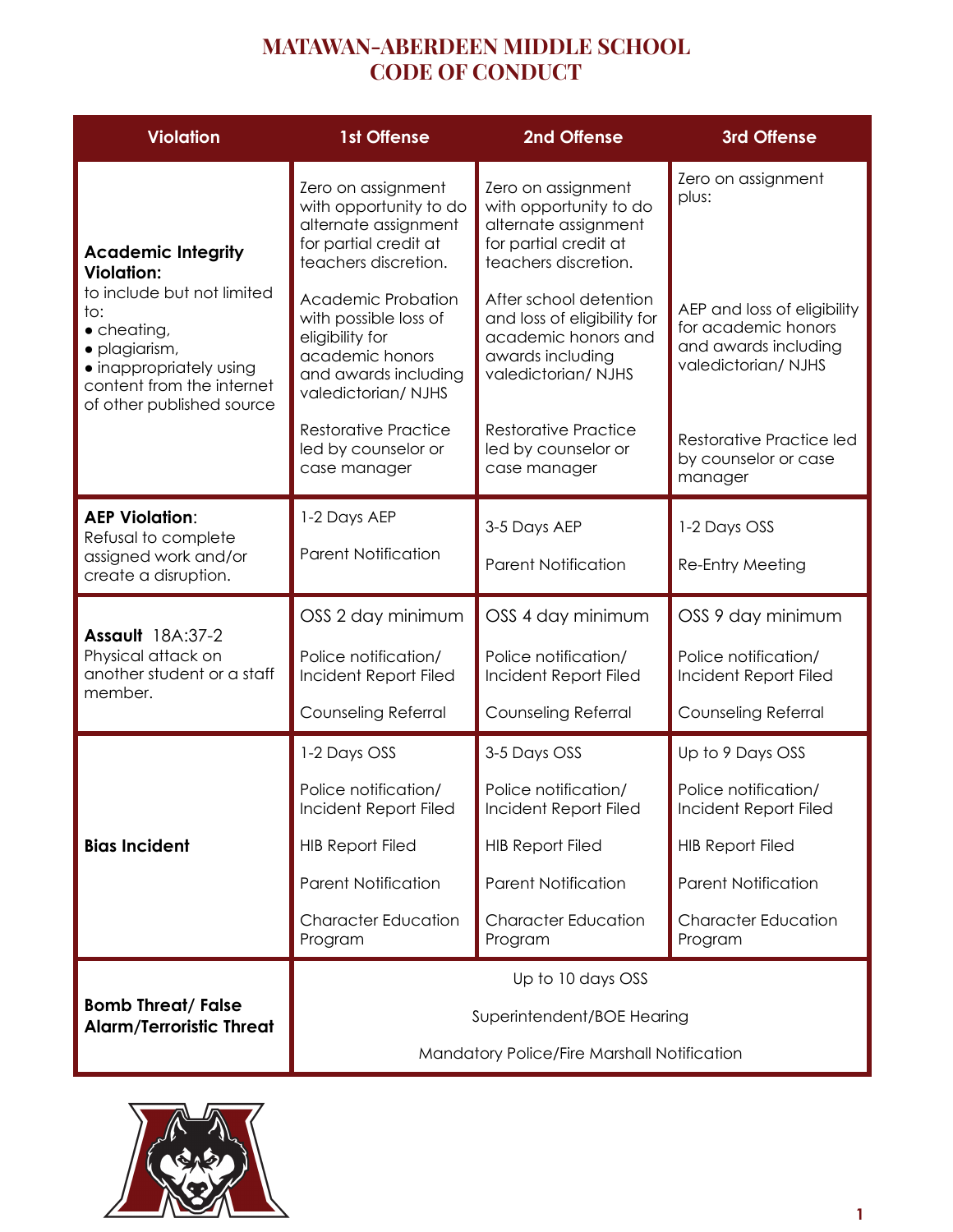| <b>Violation</b>                                                                                                                                                                                                  | <b>1st Offense</b>                                                      | 2nd Offense                                                                             | 3rd Offense                                                                                       |
|-------------------------------------------------------------------------------------------------------------------------------------------------------------------------------------------------------------------|-------------------------------------------------------------------------|-----------------------------------------------------------------------------------------|---------------------------------------------------------------------------------------------------|
| <b>Cafeteria Violation</b><br>to include, but not limited<br>to,<br>• tampering with<br>another's<br>food,<br>• throwing food or other<br>items running around/<br>horseplay.                                     | 1-3 Days Lunch<br>detention                                             | 3-5 Days Lunch<br>Detention/After School<br>Detention                                   | 10 Days Lunch<br>Detention<br>Possible Removal from<br>Cafeteria for the<br>Remainder of the Year |
| <b>Cutting Class</b><br>A student who is absent<br>from class without the<br>proper permission, or is out<br>of class for more than 10<br>minutes for any reason<br>(including being 10<br>minutes or more late). | Lunch detention to<br>make-up missed<br>work/ assignments               | After-school detention<br>to make-up missed<br>work/ assignments                        | <b>AEP</b><br>Parent Conference/Hall<br><b>Pass Restriction</b>                                   |
| <b>Dangerous Behavior</b><br>18A:37-2<br>Conduct of such<br>character as to constitute<br>a continuing danger to<br>the physical well-being of<br>other pupils.                                                   | 1-3 Days After-school<br>detention                                      | 3-5 Days After-school<br>detention, Parent<br>Conference/Possible<br>Loss of Privileges | AEP/Parent<br>Conference/ Principal<br>Hearing/Loss of<br>Privileges                              |
| <b>Detention Violation</b><br>To include but not limited<br>to:<br>• Failure to<br>Report/Cutting,<br>• Late Arrival,<br>· Disruptive Behavior/<br>Misconduct.                                                    | 1-3 Days After-school<br>detention<br><b>Parent Notification</b>        | 3-5 Days After-school<br>detention<br><b>Parent Conference</b>                          | <b>AEP</b><br><b>Parent Conference</b>                                                            |
| <b>Disruptive Behavior/</b><br><b>Misconduct</b><br>Conduct that is written,<br>verbal, or physical that<br>disrupts the learning<br>environment for other<br>students.                                           | 1-3 Days After-School<br>Detention<br>Parent Notification by<br>Teacher | 3-5 Days After-school<br>detention<br><b>Parent Conference</b><br>with Teacher          | <b>AEP</b><br>Parent Conference/<br><b>Principal Hearing</b>                                      |

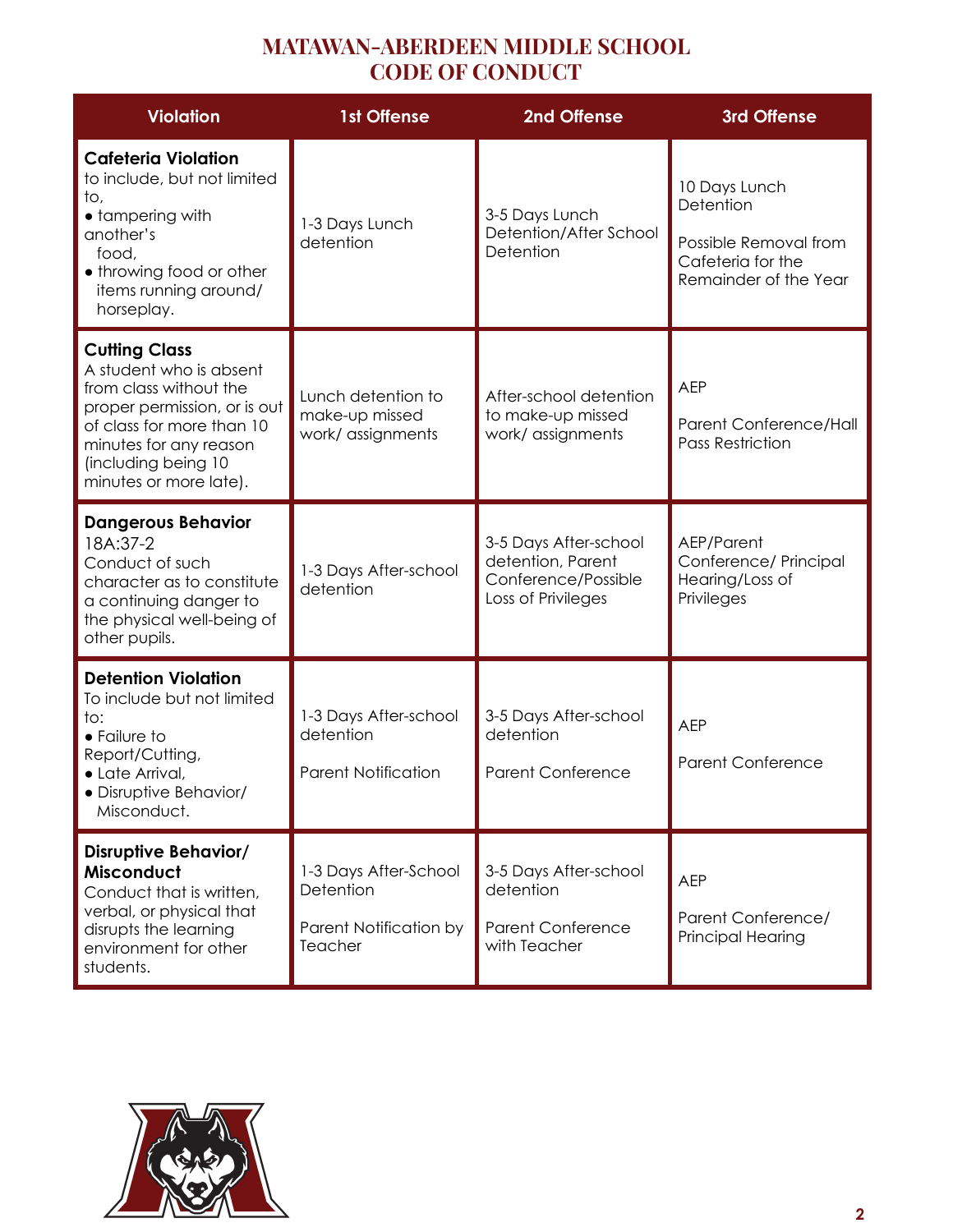| <b>Violation</b>                                                                                                                                                                                                                                                                                                                                                                                                                                                                                 | <b>1st Offense</b>                                                                                                                                                                                                           | 2nd Offense                                                                                                                                                                    | 3rd Offense                                                                                                                                                  |
|--------------------------------------------------------------------------------------------------------------------------------------------------------------------------------------------------------------------------------------------------------------------------------------------------------------------------------------------------------------------------------------------------------------------------------------------------------------------------------------------------|------------------------------------------------------------------------------------------------------------------------------------------------------------------------------------------------------------------------------|--------------------------------------------------------------------------------------------------------------------------------------------------------------------------------|--------------------------------------------------------------------------------------------------------------------------------------------------------------|
| <b>Dress Code Violation</b><br>to include, but not limited<br>to:<br>• short skirts/shorts,<br>• strapless shirts/dress<br>• exposed midriff,<br>• sheer/low cut blouses or<br>shirts,<br>• sagging pants,<br>• clothing with offensive<br>sayings, pictures or<br>symbols,<br>• clothing with reference<br>to drugs or weapons,<br>• hats or bandanas<br>· visible boxer shorts,<br>briefs or undergarments,<br>· inappropriate footwear<br>such as slides, flip-flops<br>and backless sandals. | AEP until change of<br>clothes arrives<br><b>Parental Notification</b>                                                                                                                                                       | AEP until change of<br>clothes arrives<br>After school detention<br><b>Parent Notification</b>                                                                                 | AEP until change of<br>clothes arrives<br>2 After school<br>detentions<br><b>Parent Notification</b>                                                         |
| <b>Electronic Devices</b><br>to include, but not limited<br>$\mathsf{to}:$<br>• using the phone to text,<br>take pictures or videos<br>or make calls,<br>• visibly displaying or<br>wearing of headphones<br>or earbuds/airpods,<br>• using phone, i-pod or<br>any other device other<br>than when permitted.                                                                                                                                                                                    | Warning and a<br>chance to put the<br>device away<br>Student refusal or<br>repeat violation will<br>result in AEP and<br>confiscation of the<br>device for student<br>pick up in the main<br>office at the end of<br>the day | Device confiscated<br>and returned to<br>Parent/guardian at the<br>end of the day<br>After School Detention                                                                    | Device confiscated<br>and returned to<br>Parent/guardian at the<br>end of the day<br><b>AEP</b><br>Continued violation will<br>result in AEP/Possible<br>OSS |
| <b>Fighting</b>                                                                                                                                                                                                                                                                                                                                                                                                                                                                                  | 1-3 Days OSS/Parent<br>Meeting/Re-Entry<br>Meeting<br><b>Police Notification</b><br>Conflict Resolution/<br><b>Restorative Practice</b><br>led by Counselor or<br>Case Manager                                               | 3-5 Days OSS/Parent<br>Meeting/Re-Entry<br>Meeting<br><b>Police Notification</b><br>Conflict Resolution/<br><b>Restorative Practice</b><br>led by Counselor or<br>Case Manager | Up to 9 Days OSS<br><b>Police Notification</b><br>Conflict Resolution/<br>Restorative Practice led<br>by Counselor or Case<br>Manager                        |

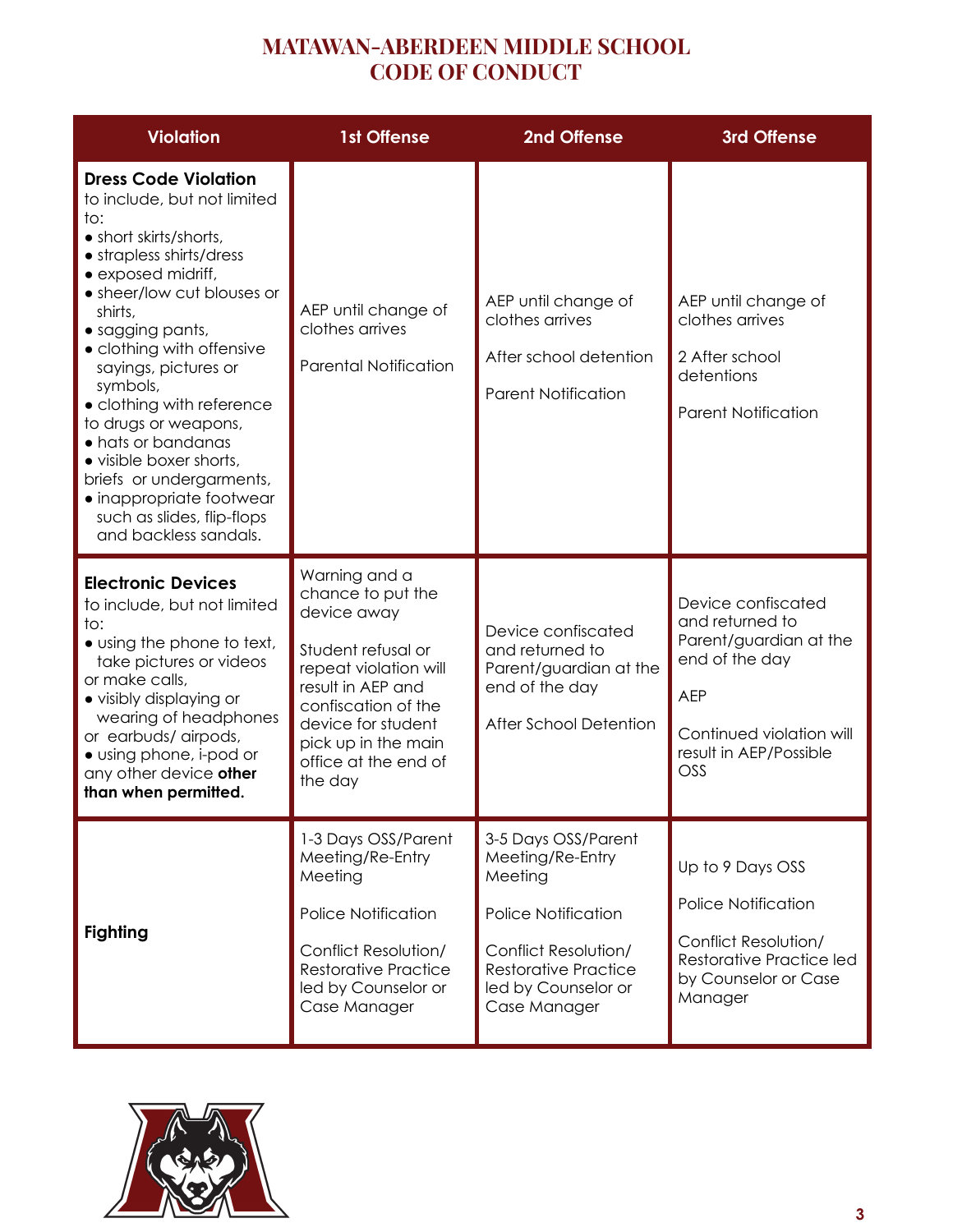| <b>Violation</b>                                                                                                                                                                                                                                                                             | <b>1st Offense</b>                                                                                                                                                                                                              | 2nd Offense                                                                                                                                                                   | 3rd Offense                                                                                                                                                                                                                   |
|----------------------------------------------------------------------------------------------------------------------------------------------------------------------------------------------------------------------------------------------------------------------------------------------|---------------------------------------------------------------------------------------------------------------------------------------------------------------------------------------------------------------------------------|-------------------------------------------------------------------------------------------------------------------------------------------------------------------------------|-------------------------------------------------------------------------------------------------------------------------------------------------------------------------------------------------------------------------------|
| <b>Hallway Violation</b><br>to include, but not limited<br>to,<br>• roaming without a pass,<br>• being present in an<br>area of the building other<br>than what is on the pass,<br>· distracting other classes<br>when out on a pass.                                                        | Lunch detention                                                                                                                                                                                                                 | After-School Detention<br><b>Hall Pass Restriction</b>                                                                                                                        | 2-3 Days After-School<br>Detention<br><b>Hall Pass Restriction</b><br>Continued violations will<br>result in AEP/OSS                                                                                                          |
| Harassment,<br>Intimidation, Bullying,<br><b>Sexual Harassment,</b><br>Cyber Bullying/<br><b>Confirmed HIB</b>                                                                                                                                                                               | <b>AEP</b><br><b>HIB Report Filed</b><br>Administrative<br>No-Contact Order<br><b>Parent Notification</b><br><b>Character Education</b><br>Program                                                                              | 1-2 Days OSS<br><b>HIB Report Filed</b><br>Administrative<br>No-Contact Order<br><b>Parent Notification</b><br><b>Character Education</b><br>Program                          | 3-5 Days AEP<br><b>HIB Report Filed</b><br>Administrative<br>No-Contact Order<br><b>Parent Notification</b><br><b>Character Education</b><br>Program                                                                          |
| <b>Prohibited Substances</b><br>(Possession/Use)<br>as defined in 18A:40A-9;<br>including:<br>$\bullet$ drugs,<br>$\bullet$ alcohol,<br>$\bullet$ Tobacco,<br>• E-Cigarette, vape pens<br>& cartridges or related<br>items,<br>· paraphernalia,<br>intent to sell any of the<br>above items. | 4 Days OSS<br>Police notification<br>Immediate medical<br>screening/Re-Entry<br>Meeting<br>Referral to SAC,<br>Nicotine and drug &<br>alcohol prevention<br>program mandatory                                                   | 9 Days OSS<br>Police notification<br>Immediate medical<br>screening/Re-Entry<br>Meeting<br>Referral to SAC,<br>Nicotine and drug &<br>alcohol prevention<br>program mandatory | 10 Days OSS<br>Police notification<br>Immediate medical<br>screening/Re-Entry<br>Meeting<br>Referral to SAC,<br>Nicotine and drug &<br>alcohol prevention<br>program mandatory<br>Superintendent review<br>and/or BOE hearing |
| <b>Lates to School/Class</b><br>including subject area<br>classes, gym, lunch and<br>electives.                                                                                                                                                                                              | Every 4th Late to Class will result in an After School Detention<br>Excessive Lates will result in additional consequences and a referral to the<br>Attendance Review Committee and possible loss of credit from the<br>course. |                                                                                                                                                                               |                                                                                                                                                                                                                               |

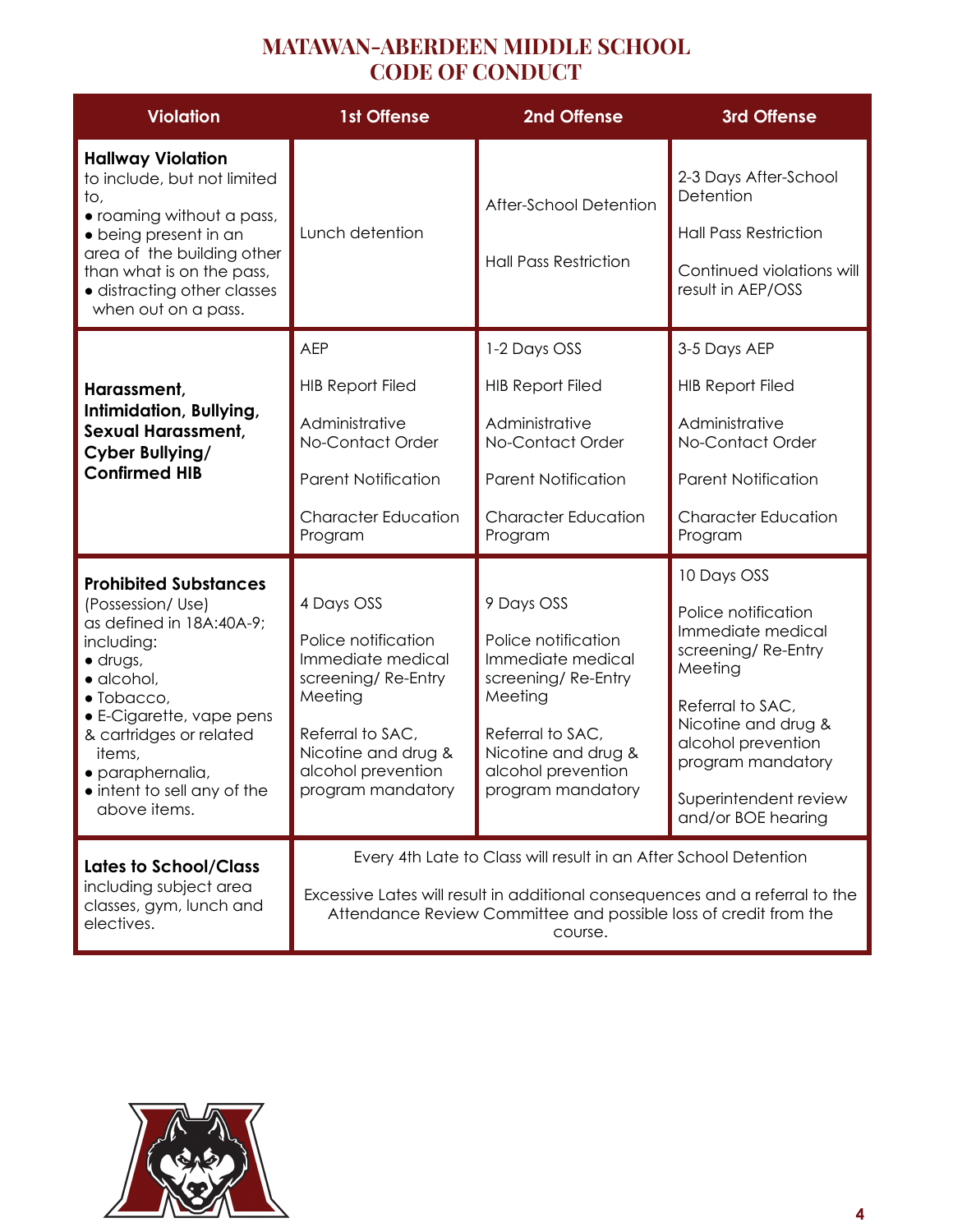| <b>Violation</b>                                                                                                                                                                                                                                                                                              | <b>1st Offense</b>                                                                                                                                                                                                                  | 2nd Offense                                                                                                                                                                          | 3rd Offense                                                                                                                                                                        |
|---------------------------------------------------------------------------------------------------------------------------------------------------------------------------------------------------------------------------------------------------------------------------------------------------------------|-------------------------------------------------------------------------------------------------------------------------------------------------------------------------------------------------------------------------------------|--------------------------------------------------------------------------------------------------------------------------------------------------------------------------------------|------------------------------------------------------------------------------------------------------------------------------------------------------------------------------------|
| Profanity/Vulgarity/<br><b>Obscenity</b><br>• toward peer(s)<br>· toward any adult<br>including, but not limited<br>to, substitute teachers,<br>bus drivers, cafeteria<br>workers, custodians,<br>teachers, administrators,<br>etc.                                                                           | Lunch Detention/<br>Removal from<br><b>Activity/Class</b><br><b>AEP</b><br>Parent/guardian<br>notified                                                                                                                              | After-school detention/<br>Removal from Activity/<br>Class<br>1 Day OSS/Re-Entry<br>Meeting                                                                                          | Two-days after-school<br>detention or AEP<br>2-3 Days OSS/Re-Entry<br>Meeting/Principal<br>Hearing                                                                                 |
| <b>Security Violation</b><br>Includes, but not limited<br>to,<br>• unauthorized opening<br>of doors for those outside,<br>• propping doors,<br>• fooling around during<br>security drills, etc.                                                                                                               | Each offense will be considered based on severity<br>Consequences below will be decided based on Administrator Discretion.<br>Lunch Detention/After School Detention/ AEP/OSS/Parent Conference/<br>Possible Principal/ BOE Hearing |                                                                                                                                                                                      |                                                                                                                                                                                    |
| Social Media -<br><b>Inappropriate Use</b><br>When the content of a<br>student's use of social<br>media affects the<br>educational environment<br>to include<br>• written content,<br>$\bullet$ photos,<br>· videos.                                                                                          | 1-3 Days After School<br>Detention<br>Device confiscated<br>and returned to<br>Parent/Guardian at<br>the end of the day                                                                                                             | 3-5 Days After School<br>Detention<br>Device confiscated<br>and returned to<br>Parent/Guardian at<br>the end of the day                                                              | AEP/OSS<br>Device confiscated<br>and returned to<br>Parent/Guardian at the<br>end of the day                                                                                       |
| Social Media -<br><b>Malicious Use</b><br>When a student uses<br>social media with<br>malicious intent to target<br>another individual (or<br>should reasonably expect<br>that individual to be<br>harmed), including<br>students and school<br>employees. Includes<br>written content, photos, or<br>videos. | 3-5 Days OSS, Parent<br>Conference/Re-Entry<br>Meeting<br>Possible Police<br>Notification/Complain<br>t Filed<br>Possible HIB Referral/<br>Investigation                                                                            | 5-10 Days OSS, Parent<br>Conterence/Principal<br>Hearing/Re-Entry<br>Meeting<br>Possible Police<br>Notification/Complaint<br><b>Filed</b><br>Possible HIB Referral/<br>Investigation | 10 Days OSS, Parent<br>Conference/Principal<br>Hearing/Re-Entry<br>Meeting<br>Possible Police<br>Notification/Complaint<br><b>Filed</b><br>Possible HIB Referral/<br>Investigation |

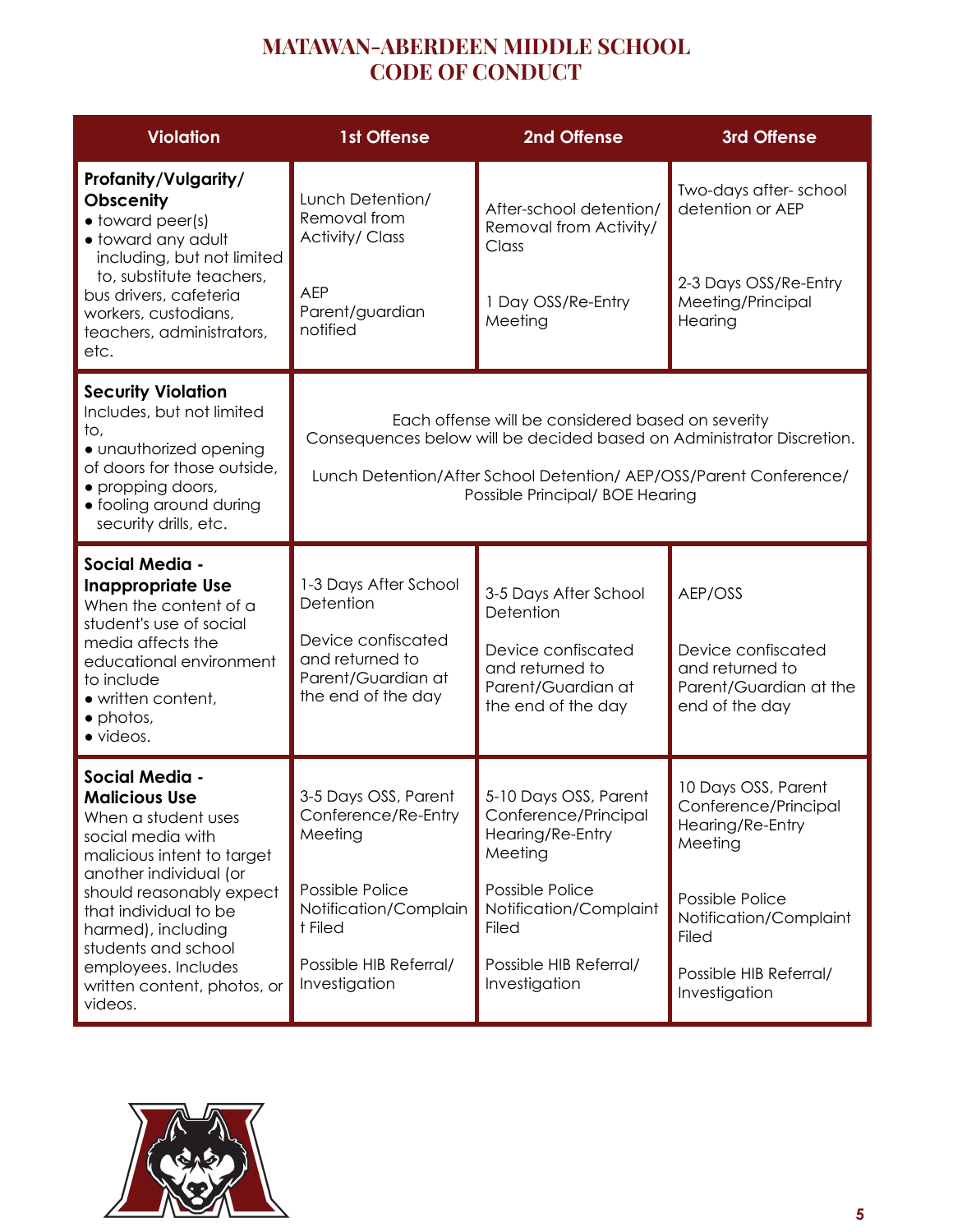| <b>Violation</b>                                                                                                                                                                                                                                                    | <b>1st Offense</b>                                                                                                         | 2nd Offense                                                                                                    | 3rd Offense                                                                                                                                                          |
|---------------------------------------------------------------------------------------------------------------------------------------------------------------------------------------------------------------------------------------------------------------------|----------------------------------------------------------------------------------------------------------------------------|----------------------------------------------------------------------------------------------------------------|----------------------------------------------------------------------------------------------------------------------------------------------------------------------|
| Technology/Internet<br><b>Usage Violation:</b><br>to include, but not limited<br>to accessing or posting/<br>sending content<br>considered to be<br>discriminatory,<br>derogatory, offensive,<br>obscene, threatening,<br>harassing, intimidating or<br>disruptive. | After-school detention<br><b>Parent Notification</b><br><b>Restorative Practice</b><br>led by Counselor or<br>Case Manager | <b>AEP</b><br><b>Parent Notification</b><br><b>Restorative Practice</b><br>led by Counselor or<br>Case Manager | 1-2 Days OSS<br><b>Parent Notification</b><br><b>Restorative Practice led</b><br>by Counselor or Case<br>Manager<br>Possible Transition to<br><b>Virtual Classes</b> |
| <b>Theft</b><br>Includes possession of<br>another person's property<br>including students and<br>school employees<br>$(18A:37-2)$                                                                                                                                   | 1-3 Days OSS/Parent<br>Meeting/Re-Entry<br>Meeting<br><b>Police Notification</b>                                           | 3-5 Days OSS/Parent<br>Meeting/Re-Entry<br>Meeting<br><b>Police Notification</b>                               | Up to 9 Days OSS/<br>Principal Hearing/<br><b>Re-Entry Meeting</b><br><b>Police Notification</b>                                                                     |
| <b>Verbal or Written Threat</b><br>toward staff or peers.                                                                                                                                                                                                           | 1-3 Days OSS/Parent<br>Meeting/Re-Entry<br>Meeting<br>Police notification                                                  | 3-5 Days OSS/Parent<br>Meeting/Re-Entry<br>Meeting<br>Police notification                                      | 5-10 Days OSS/Parent<br>Meeting/Principal<br>Hearing<br>Police notification                                                                                          |
| <b>Unauthorized leaving of</b><br>classroom, lunchroom,<br>gym, etc.                                                                                                                                                                                                | After-school detention                                                                                                     | 1-3 Days After School<br>Detention                                                                             | <b>AEP</b><br><b>Parent Meeting</b>                                                                                                                                  |
| <b>Unauthorized leaving of</b><br>building/school<br>grounds                                                                                                                                                                                                        | <b>AEP</b><br><b>Parent Notification</b>                                                                                   | 1-2 Days AEP<br><b>Parent Notification</b>                                                                     | 1-2 Days OSS<br><b>Parent Notification</b>                                                                                                                           |
| Vandalism/<br>Destruction/<br><b>Unauthorized Use of</b><br><b>School Property</b><br>18A: 37-2<br>includes, but not limited<br>to,<br>• writing on desks, walls,<br>bathroom stalls,<br>• intentional destruction<br>of school furniture, books<br>and technology  | After-school detention<br>Restitution<br>Police Notification<br>Parent/guardian<br>notified                                | <b>AEP</b><br>Restitution<br><b>Police Notification</b><br>Parent/guardian<br>notified                         | OSS<br>Restitution<br><b>Police Notification</b><br>Parent/guardian<br>notified                                                                                      |